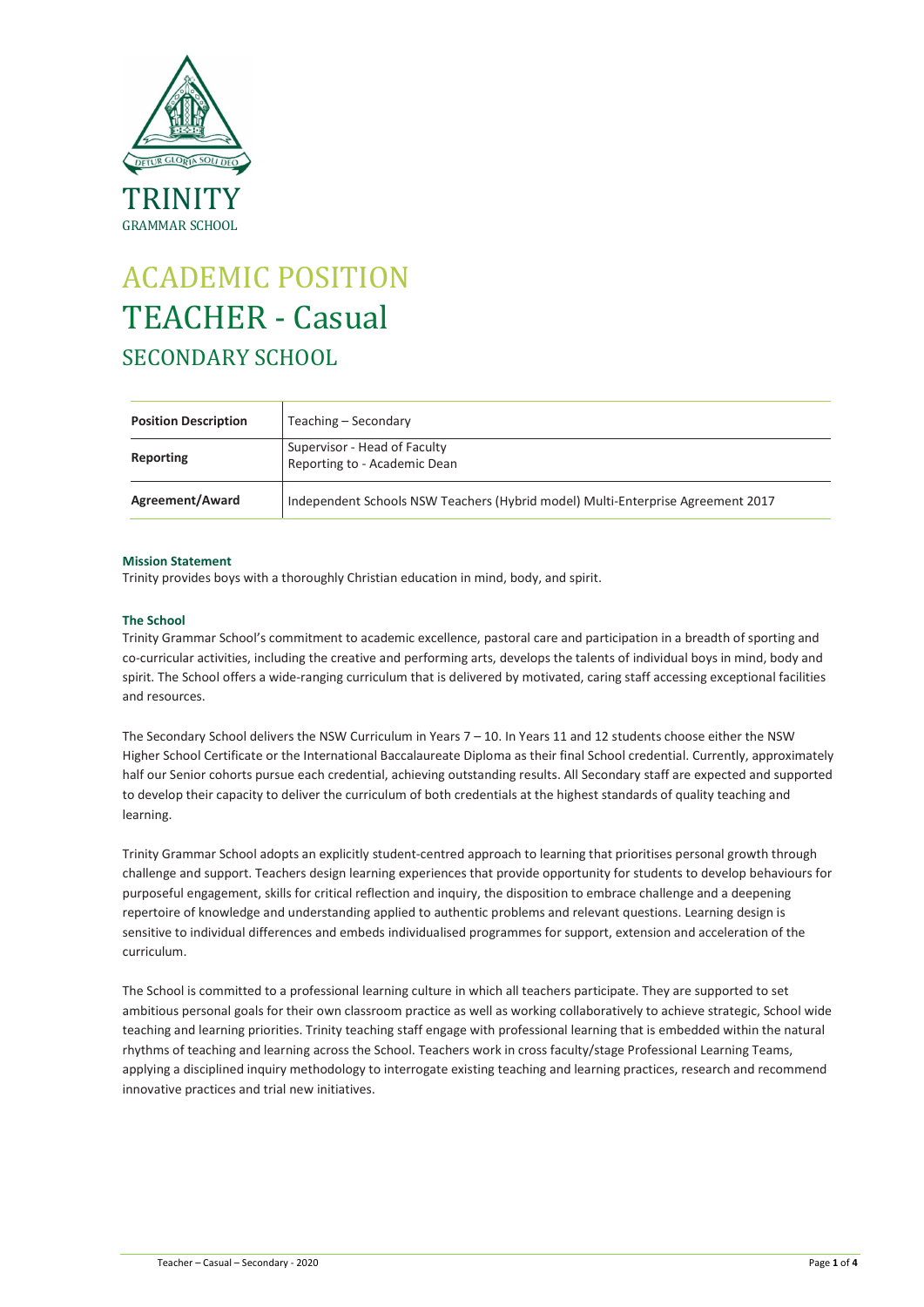# Purpose of the position

The role of the Trinity teacher is to support students' critical reflection and engagement as they develop knowledge, discipline-specific conceptual understandings as well as the transdisciplinary disposition of life-long learners in a safe and supportive Christian environment.

Trinity Grammar School teaching staff engage in the continuous improvement of teaching and learning through structured analysis and review, personal practice and collaboration to achieve Faculty goals and commitment to the strategic Teaching and Learning priorities of the School.

The Teacher works under the immediate direction of their Head of Faculty and, where applicable, the Assistant Head of Faculty, the Directors of Curriculum, IB Diploma, Professional Practice, Professional Standards and the Academic Dean.

All staff at Trinity are positive in support of the School's traditions and Christian ethos and are expected to be flexible, enthusiastic, competent and dynamic team members who consistently model professional behaviour and collaborative engagement within the daily life of the School.

Members of the School community are expected to co-operate with the senior staff, establish and maintain effective relationships with teaching staff, support staff, students and parents and maintain high levels of confidentiality and professionalism at all times.

## Key relationships

All staff are appointed by the Head Master and are responsible to the Head Master for the overall performance of their duties. The Head Master delegates authority to the School Executive for the effective management of the School. All secondary teachers report to the Academic Dean in relation to teaching and learning. Heads of Faculty will provide guidance and instruction on day to day duties.

Head of Human Resources will provide support and assistance to individual pastoral care requirements.

### Key accountabilities

- 1 Deliver curricula of the NSW Education Standards Authority (NESA) and the International Baccalaureate (IB) within the student centred principles of learning at Trinity Grammar School.
- 2 Use the School's Learning Management System and Administration System to deliver teaching and learning, maintain formal records required by the School including but not limited to progress reports, learning evidence, assessment data, incident and discipline reports.
- 3 Contribute to and participate in the School's Professional Learning programmes in order to demonstrate continual improvement in professional practice.
- 4 Meet and maintain the Australian Professional Standards for Teachers appropriate to the level of accreditation and undertake relevant professional development to meet compliance requirements.
- 5 Support the School's formal pastoral care based House system as a Tutor or Housemaster and model the values of the School.
- 6 Be actively involved with students in School sport and co-curricular activities and uphold the School standards and code of conduct.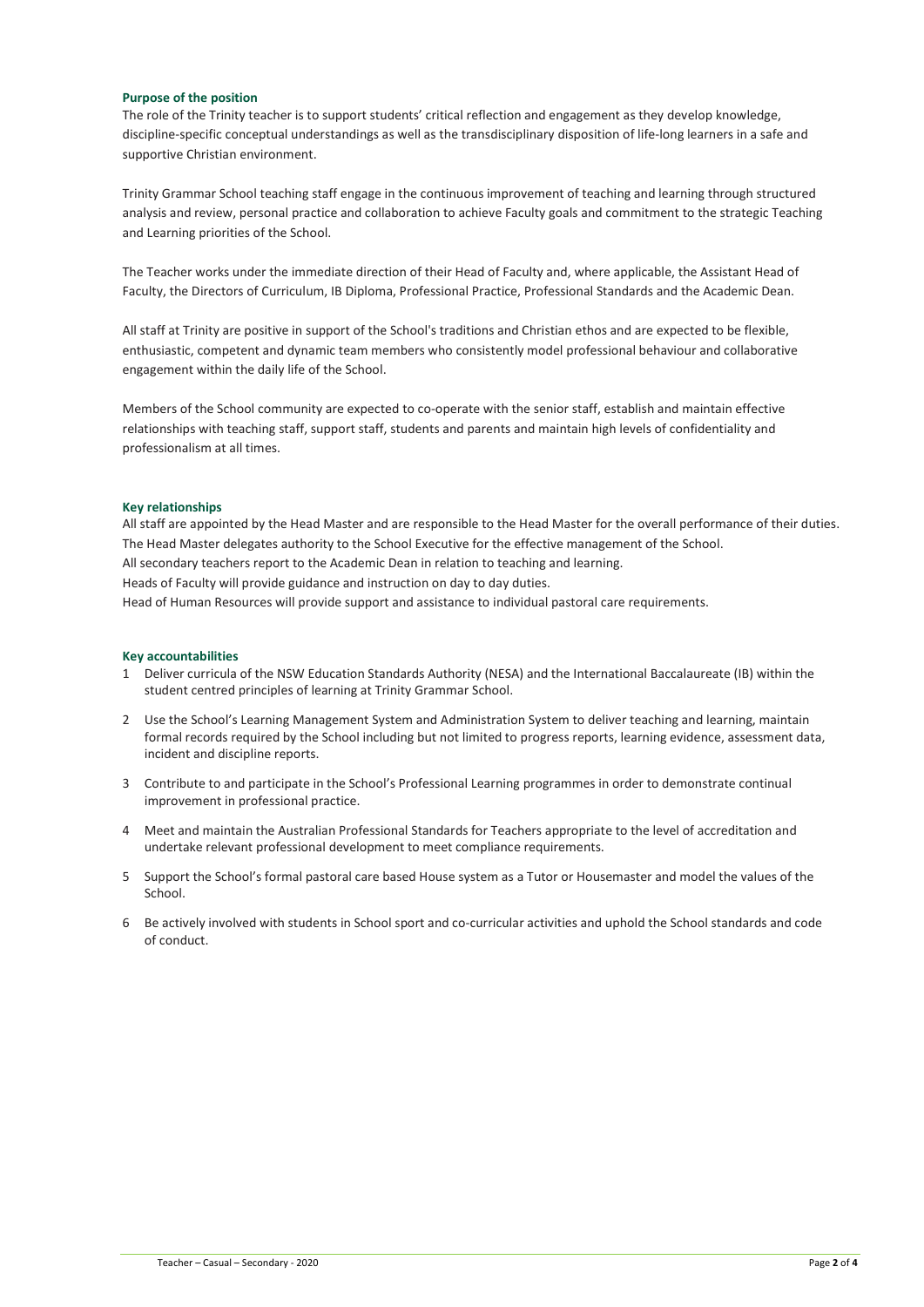## Role Responsibilities

#### Academic

Working in close collaboration with and under the direction of the Head of Faculty:

- 1 Deliver curricula of the NSW Education Standards Authority (NESA) and the International Baccalaureate (IB) within the student centred principles of learning at Trinity Grammar School.
- 2 Employ a range of pedagogical approaches in the preparation of engaging lessons with clear learning intentions.
- 3 Differentiate learning experiences for both support and extension of individual students.
- 4 Analyse the range of available student data to ensure understanding of the specific needs of individual students.
- 5 Collect and monitor learning evidence at the class level to ensure learning progress of all students.
- 6 Provide specific, timely and forward-focused feedback to support personal learning progress of all students.
- 7 Collaborate with Faculty staff to review, evaluate and design outstanding programmes of learning, assessment and resources.
- 8 Implement assessment programmes per the School's Assessment Policy and Assessment Principles.
- 9 Undertake marking with reference to the agreed rubric criteria and engage in moderation activities.
- 10 Work collegially with the Trinity Education Support Service to co-design and/or co-teach units of work for both support and extension of individual students.

## **Administrative**

- 1 Maintain formal records required by the School by using the School's Administration System including, but not limited to, progress reports, learning evidence, assessment data, incident and discipline reports.
- 2 Use the School's Learning Management System to deliver the curricula.
- 3 Document parent/student conversations following the School's policies and procedures.
- 4 Contribute to, and active involvement according to the School's Professional Meetings Schedule.

### Pastoral

- 1 Model the Christian values of the School and provide a Christ-like example to all students regardless of the student's faith or background.
- 2 Encourage student involvement and growth in all aspects of School life: academic, sporting, co-curricular and pastoral programmes.
- 3 Liaise with parents and provide feedback about their child's academic progress.
- 4 Undertake the pastoral role of House Tutor, Middle School Housemaster or Housemaster and have primary responsibility for the care of students within the tutor group by providing encouragement, support and guidance.
- 5 Monitor student welfare and implement directions from Middle School Housemaster and Housemasters as required.
- 6 Implement the School's Discipline Policy.

### Technology and Equipment

- 1 Be confident and resourceful in learning new technologies and continuously upskill in digital technologies to engage students and enhance student learning and resourcing educational programmes.
- 2 Effectively use the School's Administration System.
- 3 Effectively use the Schools Learning Management System.
- 4 Acquire and continue to develop expertise in subject specific applications.